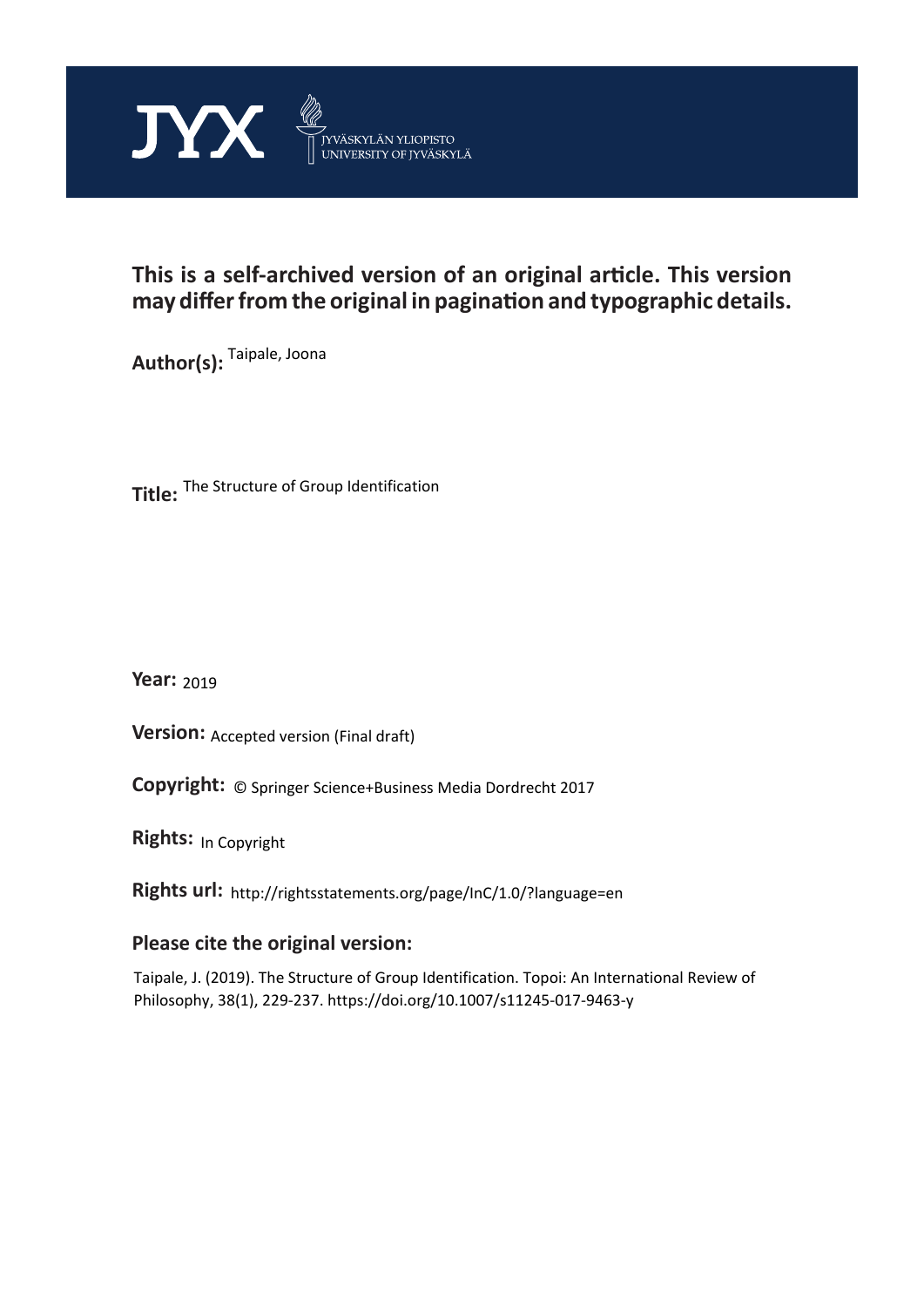# **The structure of group identification**

*Introduction: The ambiguous concept of identification*

The notion of *identification* is widely used in everyday language and in several disciplines and discussions, and it harbors various meanings. The term is generally used as a synonym for perceptual recognition or determination – e.g., "the eye-witness identified the robber", "the biologist identified the insect", and so on. On the other hand, the term can also be employed in an "intransitive" sense. Besides *identifying* something, one may also *identify oneself with* something. To identify with X is to *affiliate oneself to* or *feel kinship* with X – "to be or become the same", as the dictionary definition holds (Merriam-Webster). The two concepts are related at least in two senses. First, in order to *identify with* X, one has to *identify* X, even if not necessarily in a cognitively well-articulated manner. Second, as the intransitive structure of the term suggests, identification with X is a matter of identifying *oneself* (in the first sense of 'identification') as having a certain kind of relationship with X. "Identification with something" accordingly describes a relationship between these two poles.

When speaking of *group identification*, the term is clearly used in the intransitive sense. It refers to a *relationship between oneself and the group*. Yet, the nature of this relationship causes some puzzlement. Ontologically speaking, we have a part/whole relationship: the individual is part of the whole group. But what kind of *experience* is this, and how can we describe best the experiential target?

The concept can be further delineated by distinguishing it from the related concepts of *empathy* and *sympathy*. Identifying (or disidentifying) with someone's way of reacting to stressful situations, for instance, presupposes that one is capable of tracking stressfulness and repetitive patterns of behavior in others – to identify these, and, hence to "empathize" with others at least in the minimal sense. Yet, empathy with X does not conversely imply identifying with X. We may recognize someone's mental state, thereby engaging in "minimal empathy", or consider it in light of its motives and locate it in its relevant context, thus engaging in "extended empathy", without identifying with the other person, with her mental state, or with her patterns of emotional response. Moreover, we may "sympathize" – i.e., "go along" – with the other's way of responding, while identifying neither with the other's mental state nor with the way it is motivated. For example, when recognizing that your friend is overly sad over his broken laptop, you may go along with, or feel bad for, his sadness, while at the same time considering his reaction to be excessive or somewhat odd. That is to say: identification with X presupposes empathy but not sympathy, yet neither empathy nor sympathy necessarily imply identification.

Even if identification is distinguished from empathy and sympathy, and understood in the intransitive sense, the concept harbors various ambiguities. Structurally speaking, identification involves three main ingredients: the identifying *agent*, the *target* one identifies with, and the *act* of identification.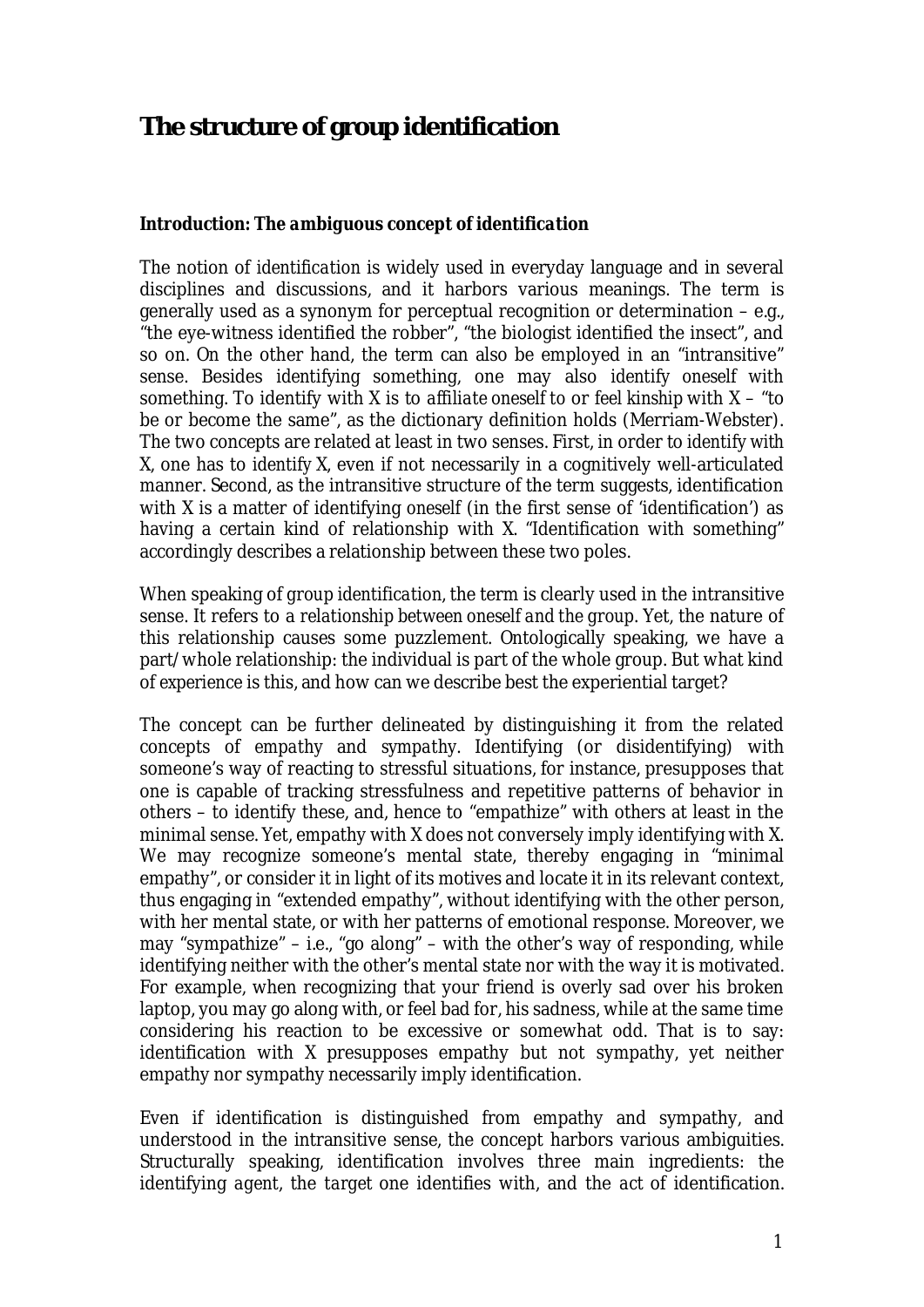When it comes to the *agent*, the picture seems relatively clear: the one who identifies with X (e.g., a group) is an individual subject.<sup>1</sup> But various ambiguities do emerge with respect to the *target* and the *act* as we shall see.

(1) Identification can be at least *individual-targeted*, *member-targeted*, or *grouptargeted*, and the question arises whether the concept ought to be understood in one and the same sense in each case. In particular, given that the groupidentifying individual does not feel equally attached to all of the group members, the relation between *member*-directed and *group*-directed identification remains unclear: *what exactly does one identify oneself with when "group-identifying"?*

(2) Structurally speaking, "identification with" establishes an experiential *relationship* between the subject and target of identification – but *what kind* of relationship? Are we dealing with an *identity*-relation*,* a *similarity*-relation, a combination of these, or with something else altogether?

(3) Does identifying with X necessarily imply that one *already finds* oneself being X or like X? Or does identification with X allow that one is *not yet* X or like X, but merely *aims at becoming* so, thereby taking X as one's developmental ideal? The given dictionary definition (i.e., "to *be* or *become* the same") leaves both possibilities open. Yet, depending on which one of these one has in mind, the structure of identification looks very different. In particular, does one have to already be a member of a particular group in order to identify with it? Is group identification a *temporal pursuit* or a *realization of something already established*?

Leaving aside the question of target for a moment, it becomes clear that the distinctions between *realization* and *pursuit*, on the one hand, and between *similarity* and *identity*, on the other, create four different senses of "identification":

- **I <sup>1</sup>** *Pursuit for similarity* (I want to be like X)
- $\vert$ <sup>2</sup> **<sup>2</sup>** *Pursuit for identity* (I want to be X)
- **I <sup>3</sup>** *Realization of similarity* (I am like X)
- **I <sup>4</sup>** *Realization of identity* (I am X)

These different senses can be illustrated at the individual level. For (I1) consider the experiential stance of someone who admires another and aims to gain a similar set of skills (or social status, etc.). An example of (I2) could be either a high school student who wants to become a philosopher (and not just *like* a philosopher); or a small child whose wish might be to not only one day become *a* caregiver (like her mother or father), but become *the* caregiver (e.g., fantasizing about replacing the object altogether and taking its place). As for  $(1^3)$ , this would be feeling affiliation with someone at the realization that he or she thinks like you do, respects the same values, or likes (for instance) the same kind of music.

 $<sup>1</sup>$  Here some might insist that also groups and collectives could identify themselves with other</sup> groups, societies or collectives; but this possibility will not be examined in the present context.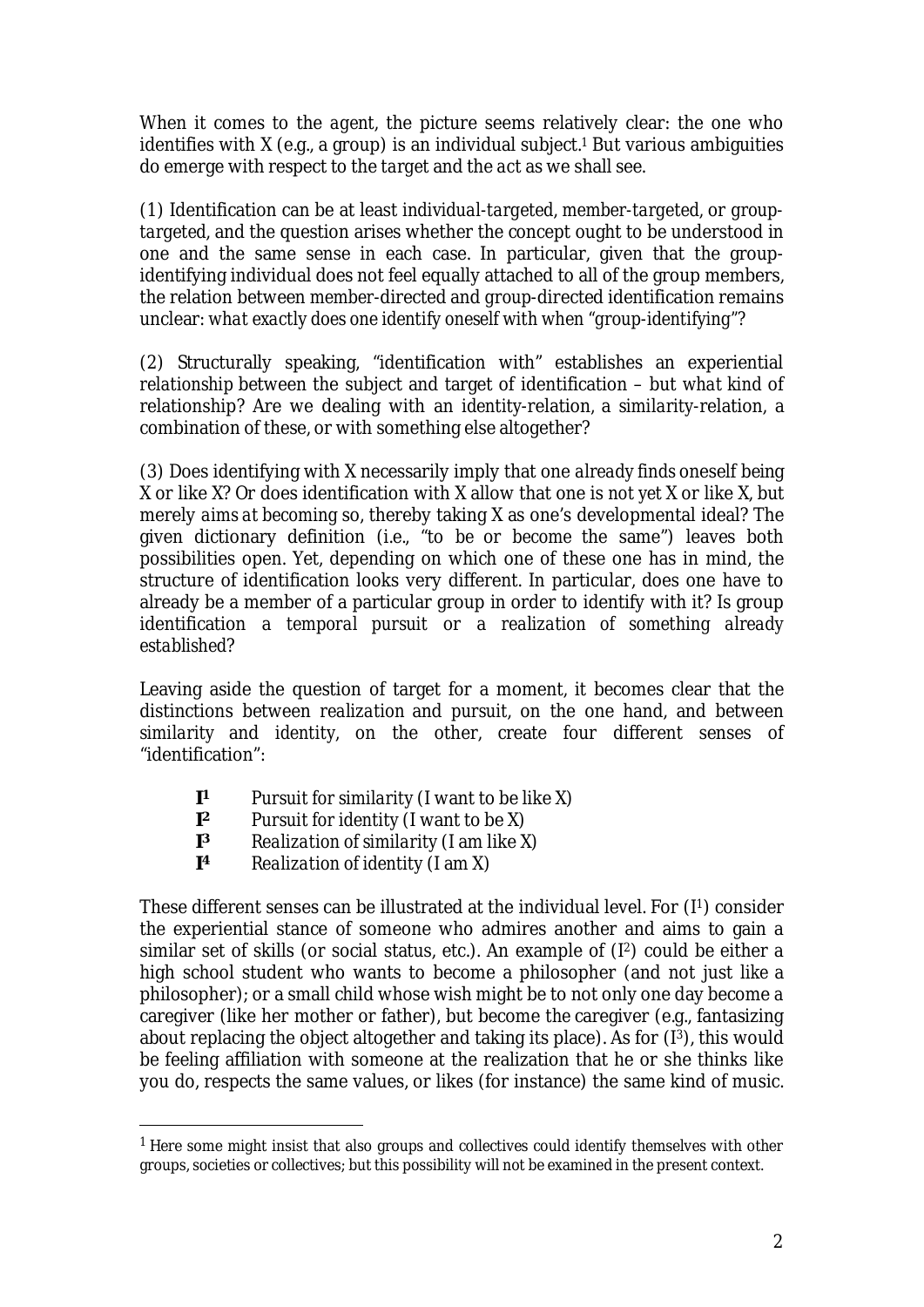As for  $(14)$ , consider how children at play (or adult actors) temporarily assume the habitus of another and momentarily act as if they actually were that person. As for more permanent cases of this, consider the dissociative identity disorder in which individuals believe themselves to be someone they, objectively speaking, are not. In the psychoanalytic tradition, the distinction between similarity and identity also has a part to play in distinguishing between "primary" and "secondary" identification (e.g., Winnicott 1965, 21ff.; Sandler 1989, 13ff.; see also Taipale 2016b).

These distinctions lead us to the main question of this article: *in what sense should "identifying with" be understood when speaking of "group identification"*? As I will show, group identification involves a complex combination of these meanings and its precise sense can only be clarified after the mentioned ambiguities have been cleared.

My aim here is to solve the three ambiguities, and the text is divided into three parts accordingly. *First*, I will distinguish *group identification* from *group membership*, portray the former as an *experience* and the latter as an *objective fact*, and show how the two may diverge from one another. *Second*, I will argue that group identification has a dual target: actual group member tokens, on the one hand, and the supraindividual group member type, on the other. *Third*, I will examine the relational structure of group identification and argue that the dual target model allows us to solve the aforementioned conceptual ambiguities.

# *1. Identification, membership, and affective salience*

*Group identification* is commonly associated with *group membership*. Some commentators even use the two notions interchangeably (e.g., Salmela 2014, 165). While a synonymous use of the terms may be justified in certain frameworks, there are clearly also crucial differences between two concepts.

Group identification is a *subjective experience*, while group membership is an *objective fact* (see Tajfel 1981, 232),2 and these may diverge from one another. For one, group membership does not necessarily presuppose group identification. For example, infants are born into various groups and communities (family, kin, city-residents, social class, nation, humanity etc.) and protected by the laws of society. In this sense they are, objectively speaking, members of various groups from the start, and yet they do not identify themselves with any of these groups (see Zahavi 2014, 244 ff.). Likewise, some individuals might "actively disidentify" themselves with a particular group that

<sup>&</sup>lt;sup>2</sup> By the objective fact of membership I do not mean to presuppose an explicit agreement, contract, or public documentation of membership. There are, for instance, "ideological" groups which are defined by the shared attitudes of their "members" – e.g., liberals, conservatives, or supporters of a football team – and "situational" groups in which membership is defined by shared experiences – e.g., losing a loved one or surviving a natural disaster. In my use, "objective membership" thus also applies to such "unofficial" groups.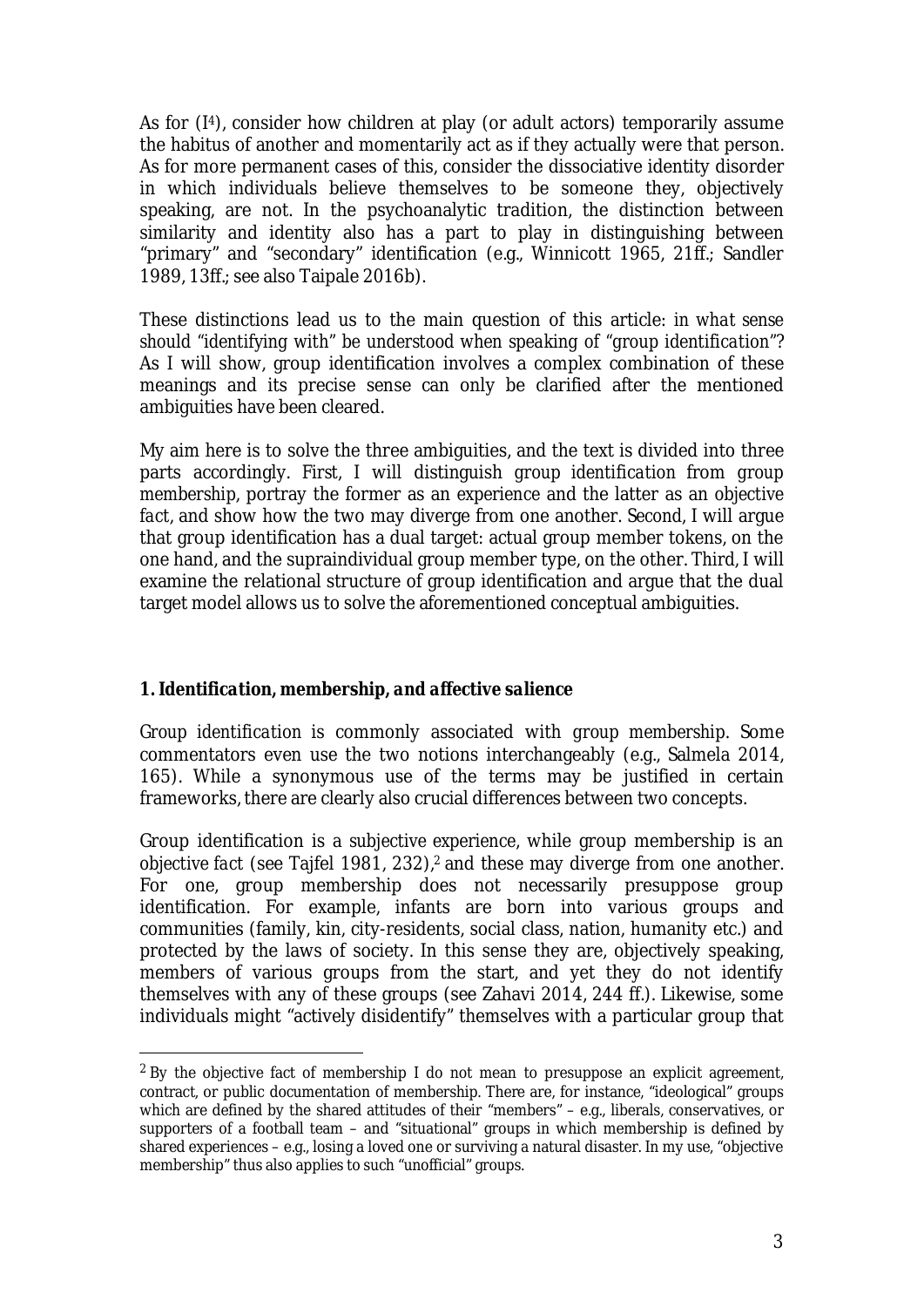they are in fact a member of (Hogg and Abrams 1998, 153). Equally, group identification does not presuppose group membership; people may identify with particular groups without being, having been, or intending to be members of those groups. For example, a retired person might still firmly identify with a company she has since retired from. Moreover, seeking group membership may sometimes be motivated by (earlier) identification with the values represented by the group in question. Group identification might not even presuppose the existence of the group in question, as the latter can be brought about by joint identification in the first place (see Bacharach 2006, 74). Be that as it may, the *experience* of group identification and the *fact* of membership do not necessarily go hand-in-hand.

In the experience of group identification, we can distinguish between *cognitive* and *affective* dimensions. In the literature, the relationship between these has been assessed in many ways (see, e.g., Johnson et al. 2012).

Some consider *knowledge of membership* – i.e., cognitive self-categorization (see Turner et al. 1987) – to be a sufficient condition for group identification, and so allow for purely cognitive forms of group identification. Ellemers, for instance, argues that mere knowledge of one's social category motivates selective prosocial behavior (Ellemers 2010, 798). Hindriks likewise suggests that knowledge of membership in a social group induces communal forms of experience, such as team reasoning (Hindriks 2012, 198-199, 205, 214). Hudin, too, claims that social identification may unfold without any "emotional component" (Hudin 2014, 77).

My worry with respect to these accounts is the following. If simply awareness of present membership to a community is enough, where does one then draw the line between devoted group members and people who are strategically exploiting the group? Both indeed know that they are members of the group, but saying they both *identify* with the group seems wrong.

In this sense, many scholars have underlined the wide behavioral-normative effects of group identification, and firmly associated the concept with a *sense of commitment, loyalty, and in-group favoritism* (e.g., Tajfel 1970; Dovidio 1984; Marques et al. 1988; Stern 1995; Bacharach 1999; Jetten et al. 2000; Zdaniuk and Levine 2001; Tuomela 2007, 14, 62; cf. Leach et al. 2008; Smeekes and Verkyuten 2013). As Hogg and Abrams put it, group identification "constrains and guides behavior" (Hogg and Abrams 1998, 113). It should be emphasized that the "in-group favoritism" entailed by group identification is not simply a cognitive, strategic, rational or calculative issue. What is altered is also our affective, emotional, and "more implicit responses" (Hall and Crisp 2008). People have long been known to favor others with a similar taste in music, from a similar family setting, and so on. Recently, Thibault and Hackel with their research teams have established that group identification lowers the threshold for mind perception, gesture recognition, empathy, and perspective-taking across group members (Thibault et al. 2006; Hackel et al. 2014; see also Kaiser et al. 2009). Yet it has been argued that this threshold-lowering does not always mean a *positive evaluation* (see Ellemers 2010, 801; Hindriks 2012, 206; cf.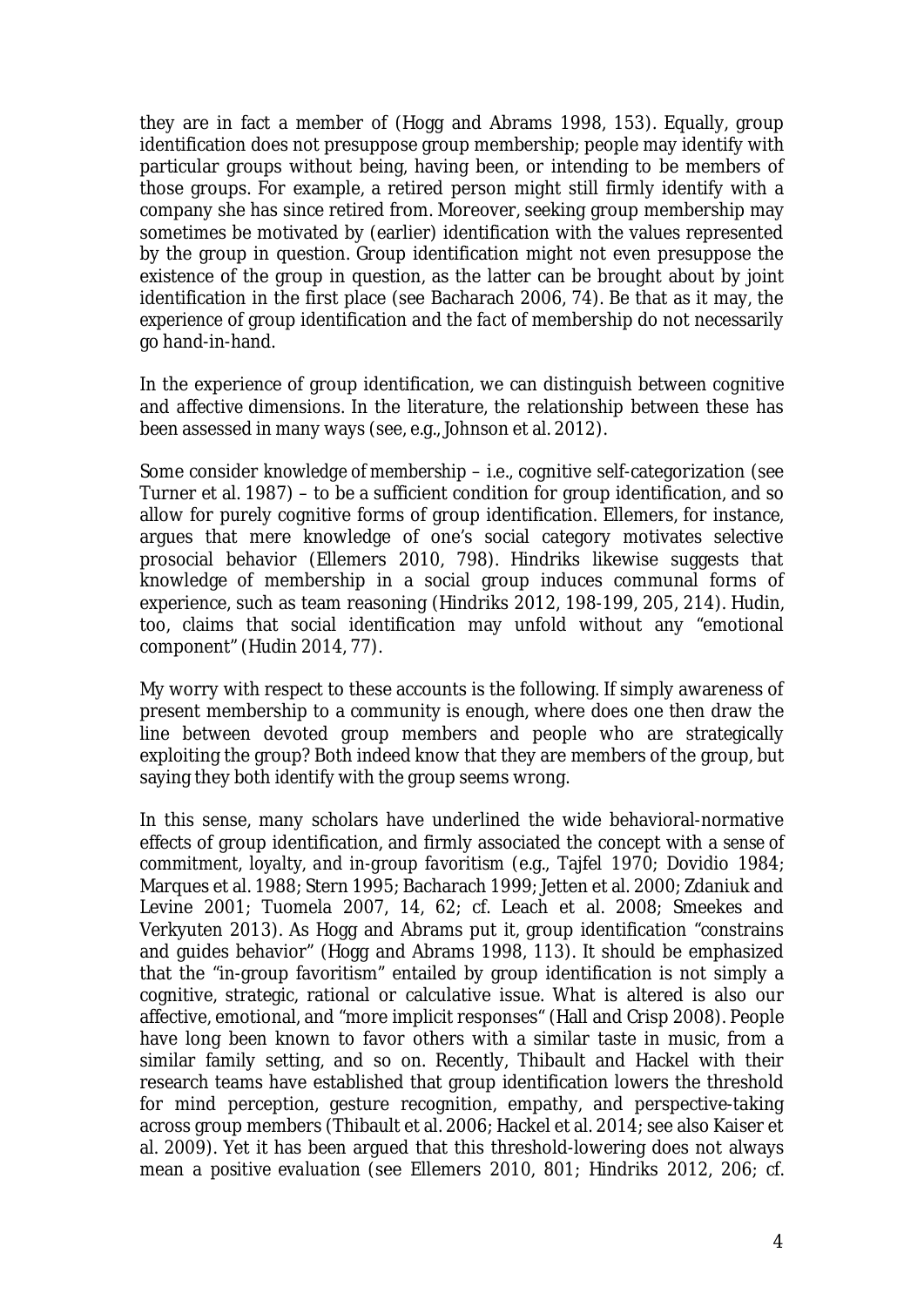Kessler and Holbach 2005). Regardless of how we value the group of which we are members, we nonetheless tend to be more interested and affected by what happens to them. Approaching the affective dimension in group identification in terms of an "individual's positive feelings about being one with a group" (Johnson et al. 2012) is thus misleading. For example, natural disasters in Asia or terror attacks in Africa are usually a lesser news item in Western countries if there are no Western casualties, but not because people would necessarily entertain more positive emotions about people from their own region.

As central consequences of group identification, Bacharach highlights "we-talk", "group thinking", and "team reasoning" (Bacharach 2006, 76). Tuomela occasionally distinguishes between group identification and commitment (e.g., Tuomela 2007, 36), but defines group identification in terms of functioning, thinking and acting "in the we-mode" (Tuomela 2016, 270). Uncovering the sense of commitment enables a distinction to be made between devoted and exploitative group members, suggesting that only the former truly identify with the group. But cognitive self-categorization on its own is hardly enough. Knowledge that someone belongs to a particular group indeed tends to give rise to *expectations* concerning their normative commitments (see Sugden 2003, 178-179), but our anticipations in this respect are also often disappointed. After all, we frequently discover that people, for instance, remorselessly break the laws, norms, and moral codes of their own society. In so far as such people *know* that they are members of the community, *knowledge of membership* alone is thus not enough to entail normative commitment.

Moreover, we are often simultaneously members of *several* groups. If mere knowledge of our various "memberships" would be the sole guide for our normative actions, life would be overly chaotic. Fortunately this is not the case as, depending on the circumstances, particular "memberships" usually *make themselves felt* more "important and central" than others (Hogg 2010, 802), while others recede experientially into the background.3 For instance, my "work identity" more or less recedes into the background when I am at home, just as my "family identity" recedes when I am at the office. Both identities are *known* by me – i.e., if asked, I will categorize myself *both* as a researcher *and* a family man – and yet, in the present circumstances, these "identities" do not feel equally important, even if they do equally guide my behavior (e.g., my ways of moving and talking). If cognitive self-categorization would in itself suffice for behavioral orientation, regardless of my present situation, my behavior would blur elements of the researcher and family modes (e.g., I might talk to my children like a researcher, or to my colleagues as if I was their dad). And this, clearly, is not the case.

<sup>&</sup>lt;sup>3</sup> People join forces for various reasons and the motives for group identification are multifarious. These include primal emotional needs, safety measures, common threat, discrimination, attachment and affiliation needs, conflicts between individual and collective interests, discrimination by the mainstream, calculative-utilitarian "payoff", and intellectual-strategic deliberations (see, e.g., Fisher and Wakefield 1998; Jetten et al. 2001a).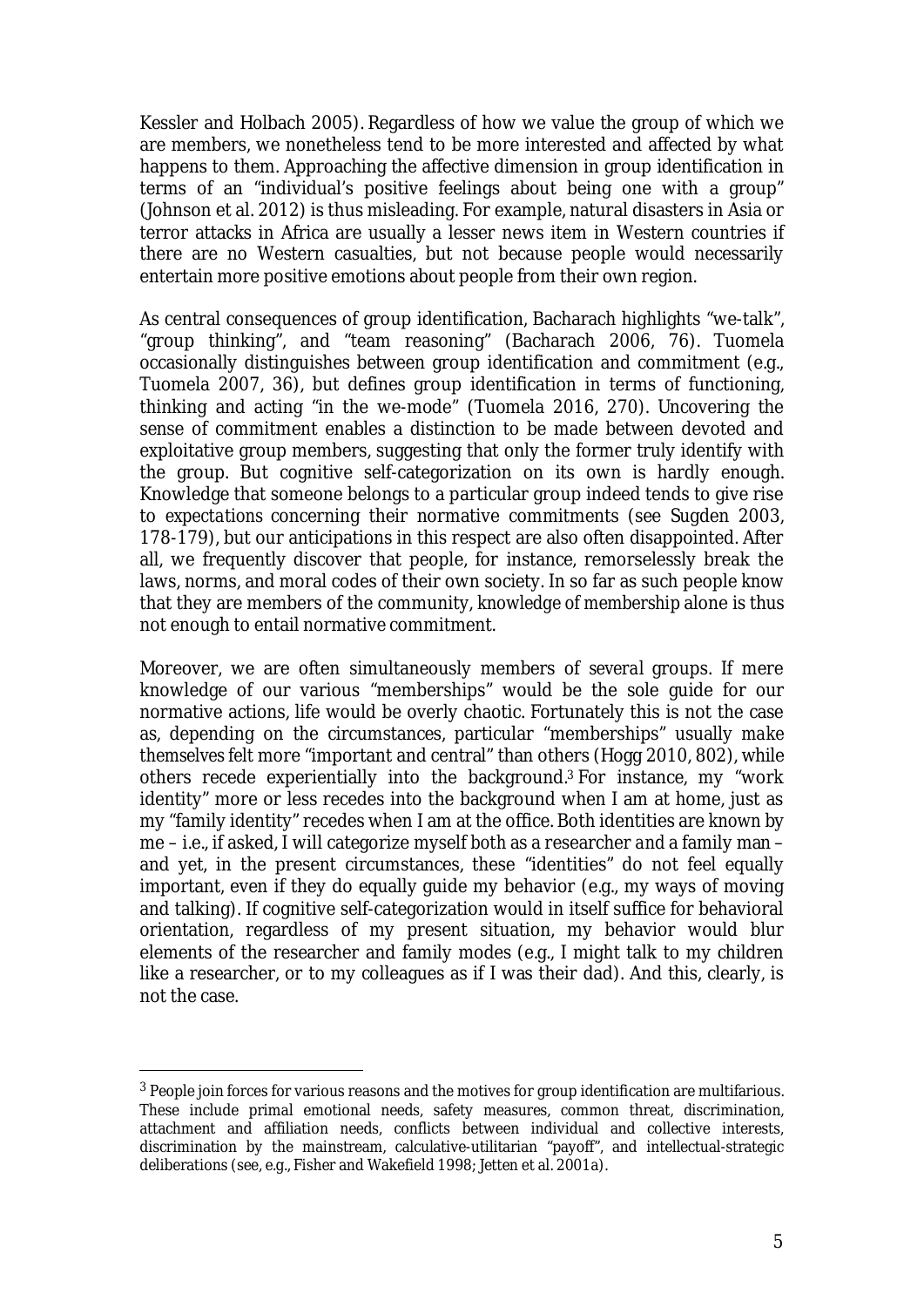What allows for the needed "compartmentalization" of our social identities, and thus a flexible social life full of diversity, is *affective salience of membership* (Brewer and Kramer 1986, 545). To be sure, cognitive self-categorization modifies the emotional responses of individuals but this is only in situations where the respective group membership becomes affectively highlighted or emphasized due to the nature of those circumstances (e.g., Smith and Mackie 2008). At a given time, some memberships are salient and some dormant, and individuals will define themselves and be normatively guided by their *salient* group membership (see Fisher and Wakefield 1998, 24).

The affective salience of memberships may be triggered by "backward-looking" factors, such as common fate or history; "contingent" factors, such as falling within the same social boundary (e.g., being residents of the same town, students, or elderly); "situational factors", such as being stuck in an elevator together; and "forward-looking" factors such as common goals and interests (see Bacharach 1999, 133; Bacharach 2006, 75-76; Hindriks 2012, 210). Some of the "saliences" arise from free choice, while others we have involuntarily grown into. Thus when Brewer claims that "social identities are chosen" (Brewer 1991, 477), I think she is only partly right. Insofar as social identities are built upon category salience – and insofar as the latter is also regulated by our history, our vocations, our temperament, and so on – social identities are not fully something chosen: we may choose how to go forward, but we cannot choose where we have already come from. As the saying goes, sometimes professions, vocations, and fates choose us – not the other way around.

In this sense, the affective component seems necessary for group identification. Unlike group membership, group identification involves a greater or lesser "feeling of belonging" (see Zahavi 2016) and is "phenomenologically real" (Abrams and Hogg 1998, 7). What leads people to pursue the goals of their group, what drives them to cooperate and coordinate, what motivates them to act according to according to the group norms, and what promotes and fosters group conformity and in-group favoritism, is the *affective salience of the 'we'* in question (Stoel et al. 2004, 158; Bacharach 2006, 76; Tuomela 2007, 258; Hindriks 2012, 198, 207). Whereas cognition *categorizes and represents* people as group members, it is affective salience that leads them to *feel, think, and act as group members*.

Group identification is thus, in the full-blown sense, also an *affective experience*. As a consequence, it occurs at different *levels*. One might identify oneself with a family, a society, or a nation intensively and intimately, to a greater or lesser extent, and this depends on the group's degree of salience.

With this in mind, we can tentatively define group identification as an *affectively salient experiential relation between oneself and a particular group*. It appears that it is the persistent association between group membership and group identification that has favored portraying the latter in terms of a *realization*. Distinguishing the two concepts, and emphasizing that objective membership is not presupposed, enables an analysis of group identification as a *dynamic pursuit*.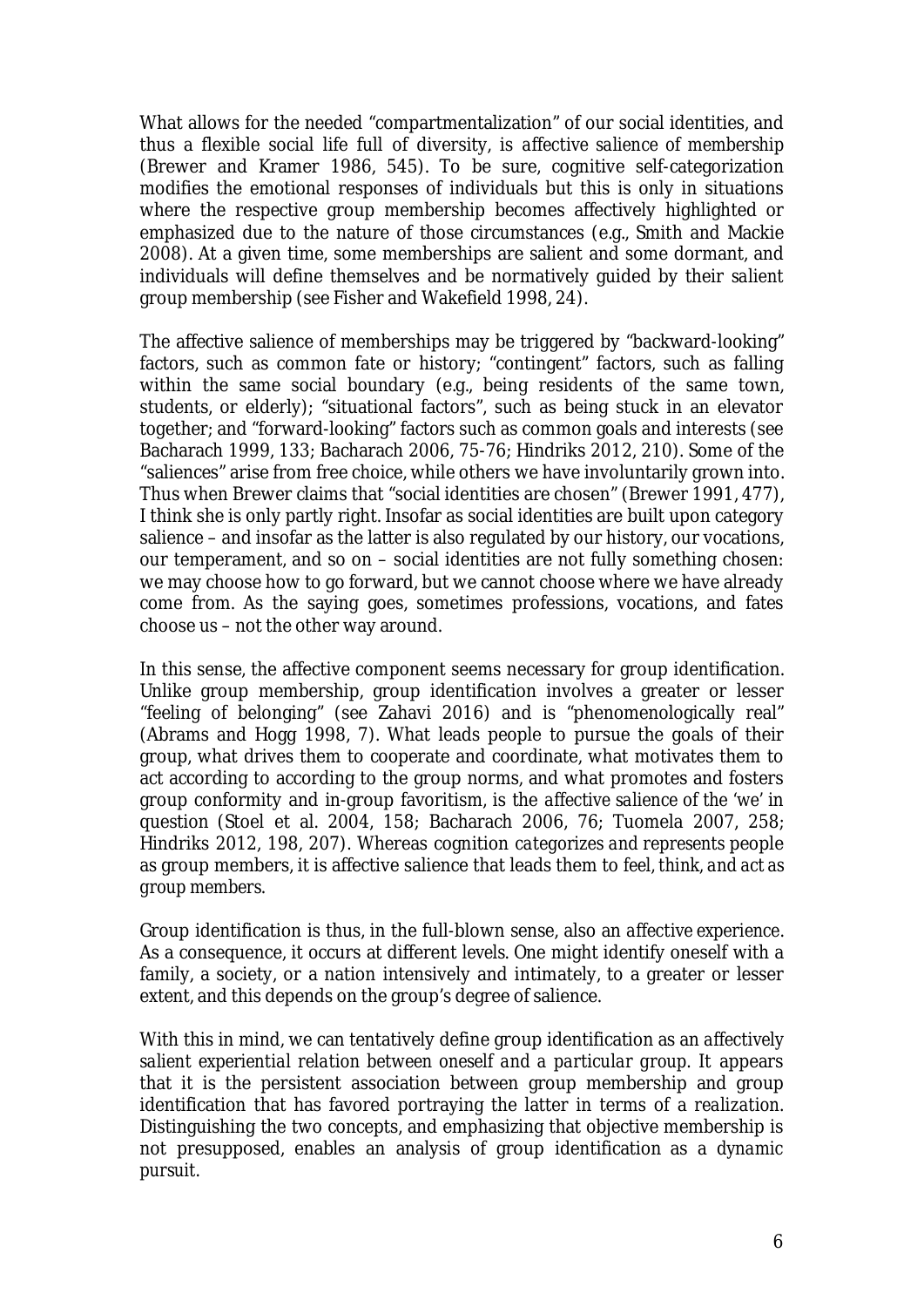#### *2. The dual target of group identification*

In its intransitive structure, identification establishes a relationship between *oneself*, on the one hand, and the *target* of identification, on the other. In individual-directed cases, the target is usually unambiguous. Saying that a child identifies with her caregiver is to say that the child wants to be (like) *the caregiver*; to say that a reader identifies with a character of the novel is to say that she fantasizes being *that character*; and so on. In the case of groups, the issue is more complicated. Saying that someone identifies with 'a religious congregation', or with 'academia', with a 'community of researchers', with 'the Labor Union', with one's 'company', etc. does not literally suggest an identity or similarity relation between oneself and *the institution in question* (cf. Tuomela 2016, 270). In this respect, "identifying with *a group*" must be understood as a *figurative expression*.

At this point our eyes naturally turn towards individual group members. Group identification clearly does not target just *any* group member, but nor does it target *all* of them. Saying that individual researchers passionately identify with academia does not mean that they feel they have lots in common with either lazy professors or bureaucracy-oriented administrative staff, even these are members of academia too. Equally, a religious person identifying with a church does not automatically feel attached to the local priest, the press officer of the congregation, or the person using it just to organize her wedding. Commitment and membership do not necessarily go hand-in-hand, and group identification *selectively* targets the group-committed members.

In fact, targeting group members is *selective* in two further senses. (i) People commonly host several intersecting social identities, or "multiple 'selves', corresponding to their memberships in various groups" (Brewer and Gardner 1996; Self and Chatman 2010, 413; Bacharach 2006, 74). While our "work self", "family self", or "football fan self" becomes affectively salient, our other social identities recede to the background, but they do not altogether disappear. In this sense even the committed group members are targeted selectively: their other social features are overlooked and they are considered solely as members of this or that group. For example, identifying with a certain political way of thinking targets the other individual thinkers exclusively as representatives of this way of thinking, thus overlooking the individual's marital and occupational status, city of residence, socioeconomic class etc. (ii) Moreover, people "implement" their group membership differently and manifest group member typicalities in different ways, levels and domains. Besides further social roles, therefore, group identification also *overlooks irrelevant peculiarities in the target members' group membership* (e.g., their partial deficiencies, unique stylistic features, and so on). For instance, a person might identify with a certain political way of thinking (X), without comprehensively identifying with any of the individual ways of bringing it about  $(X_1, X_2, X_3, \ldots)$ . In this case, one selectively targets the specifically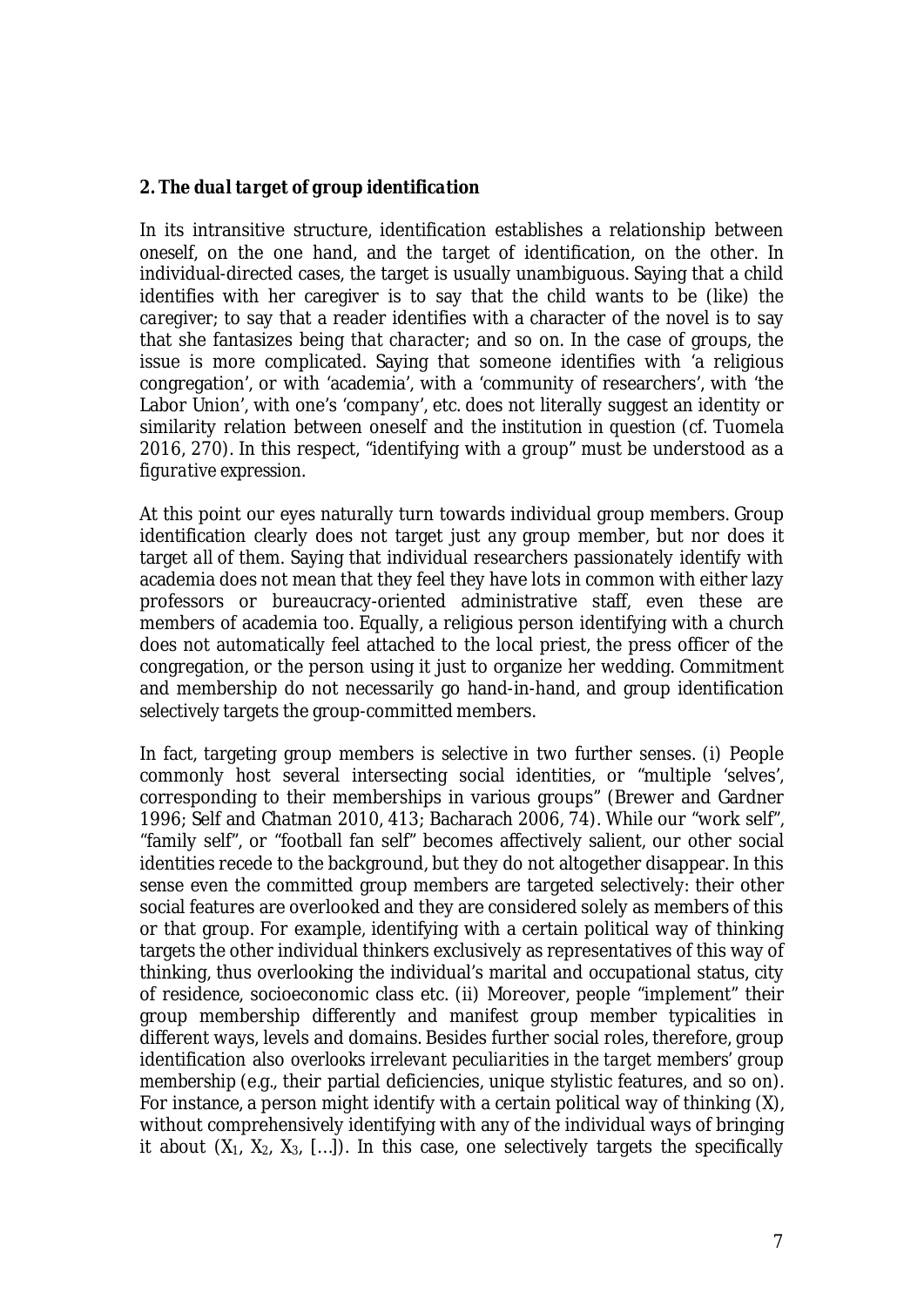typical way of thinking, and accordingly considers the individual *tokens* (X1, X2, X3, […]) in the light of the *type* (X).

More generally put, in group identification *group member tokens* are targeted selectively, insofar as they manifest *group member typicalities.* Group identification is therefore *irreducible* to what I termed above "member-directed identification". On the other hand, typical member features are only introduced or instantiated in and through the individual tokens, and member-directed identification is thus an *inseparable ingredient* in group identification. Differently put, member-directed identification is necessary but not sufficient for group identification.

On the other hand, given the structural necessity of member-directed identification, group identification is bound to be and remain "perspectival" in nature. What matters is not only the ultimate *target* of identification, but also the *route to the target.* Individuals identify with the one and the same group differently depending on the members or subgroups *through which* this happens. For example, when thinking of "philosophers", we necessarily have particular exemplars or subgroups of them in mind (e.g., Aristotle, Wittgenstein, Beauvoir, Husserl, Butler, the phenomenologists, the philosophers of language, poststructuralists, and so on), and this significantly *colors* our grasp of "philosophers" and hence our identification with them. To give another example, the group of "Europeans" is viewed rather differently depending on whether you are from Greece, Great Britain, or Finland.

Accordingly, group identification has a *dual structure*: it targets both the group member *type* and the actual individual member *tokens*. On the one hand, individuals serve as relevant targets in group identification, only in so far as they demonstrate typical member attributes, and hence they are viewed in light of the type that they instantiate to greater or lesser degrees, in this or that respect, and so on (see Hogg 2010, 802; cf. Taipale 2016a). On the other hand, the type is targeted in and through the individuals, and this always colors one's grasp of the type in question (e.g., "a philosopher", "a European", etc.). That is to say, group identification is not just selective but also "perspectival" in nature.

Finally, besides being selective and perspectival in the above senses, group identification is characterized by *idealization*. While none of the group member tokens exhaust the group member type, grasping the latter is only enabled and facilitated by *highlighting* typical features which are only "imperfectly" demonstrated in the actual tokens. In this manner, the perspectival nature of group identification also leaves room for *imagination* and *fantasy*. It seems reasonable to assume that the less actual tokens there are available for group identification, the more elements are smuggled in from imagination and fantasy.

These considerations serve to clarify the sense in which group identification is a figurative expression, and enable us to define group identification in greater detail as the individual's affectively salient experiential relation to *the actual group member tokens* and *the group member type*. The dual target model, as introduced here, thus enables us to resolve the second ambiguity in defining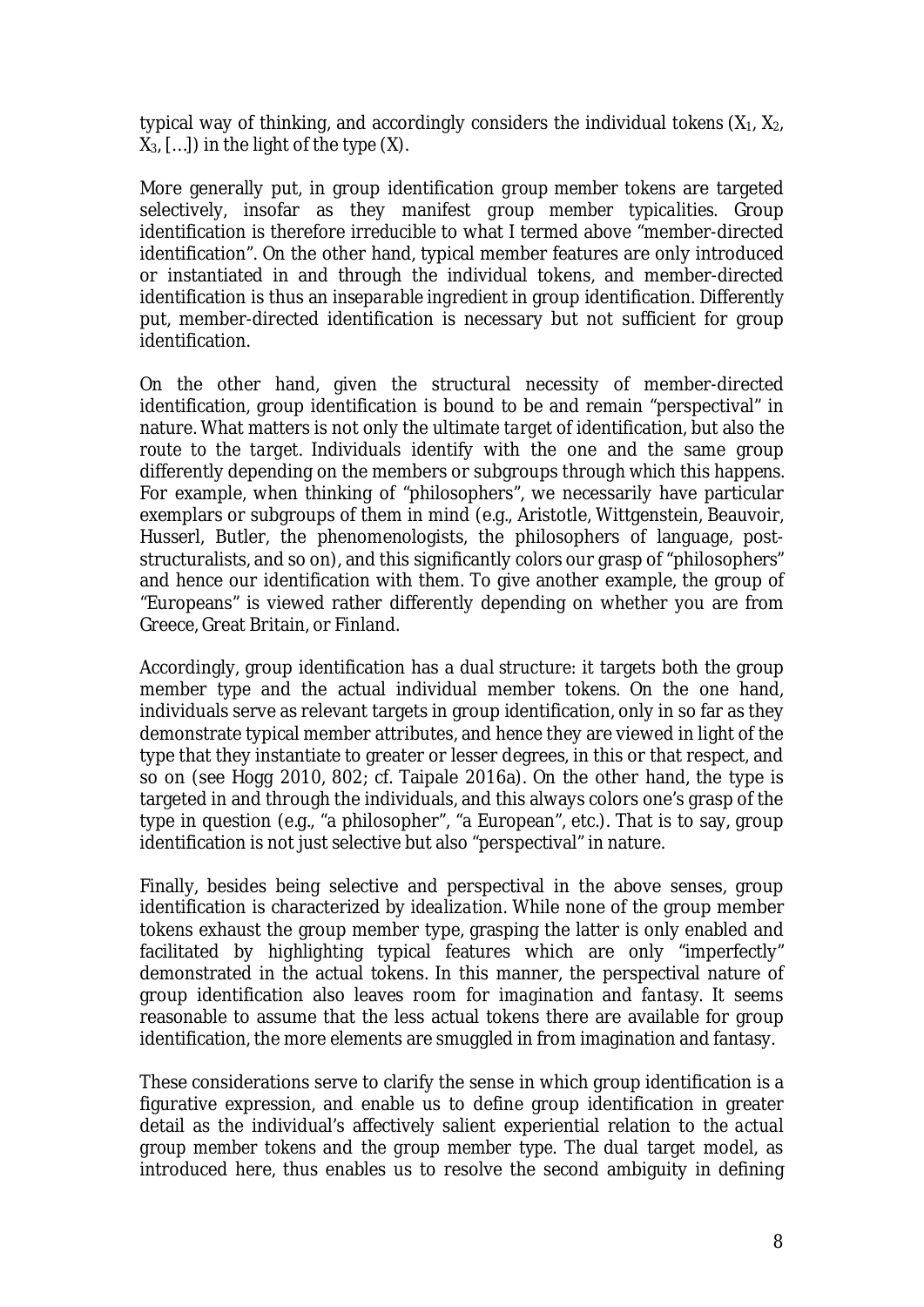identification – between similarity and identity. Group identification allows for *both*: with the group member type, there is (pursuit for) *identity*, and with the group member tokens, there is (realization of) *similarity*. This will be clarified below.

*3. Balancing between individuality and social conformity*

- Brian: "You've got to think for yourselves! You're all individuals!"
- Crowd (in unison): "Yes! We're all individuals!"
- Brian: "You're all different!"
- Crowd (in unison): "Yes, we are all different!"

*Monty Python's Life of Brian* (1979)

Group identification either plays down or highlights, but always includes member-directed identification. The different weight assigned to each of the target poles of group identification – namely, the member type and the member tokens – is a matter of *degree*. In this regard, a lot depends on the nature and structure of the group in question, and not just the personality of the identifying individual (see Johnson et al. 2012). In rigorous-normative units, like the military, the role of member-directed identification is kept to a minimum by a rigorous code of conduct, a uniform external appearance, and so on. Consequently, a typical soldier is anonymous, no one in particular, and hence easily replaceable. By contrast, in extremely hierarchical totalitarian systems, the type may take the form of an actual individual (usually the leader), who stands out as a kind of prototype against the background of the group, inherits the features of the member type, and hence tends to be more or less glorified, idealized, or even considered divine. In more democratic social units, by contrast, people are encouraged to find their own way of doing things within relatively loose normative boundaries: while member-directed identifications are thus reserved a bigger share, the member type is likewise more heterogeneous and rich, thus allowing greater variation among the individual members (see also Jans et al. 2011).

Most commentators agree that in group identification, the terms of self-reference more or less shift from "I" to "we" (e.g., Kelman 1961, 63; Brewer and Gardner 1996, 87; Fisher and Wakefield 1998, 24; Bacharach 1999, 134; Hindriks 2012, 207). This is another way of saying that group identification involves a sense of collectivity (Pacherie 2013, 1834). When it comes to the details, however, the available literature hosts a large variety of accounts. Roughly put, two basic views dominate the discussion, *individualist* accounts where the "we" is subordinated to the "I", and *collectivist* accounts where the opposite applies. In light of the twofold model for group identification introduced in the preceding section, these two – namely, *I/we differentiation* and *I/we undifferentiation* – can be viewed as being at opposite ends of a continuum. Group identification is thus a matter of balancing somewhere between the two extremes.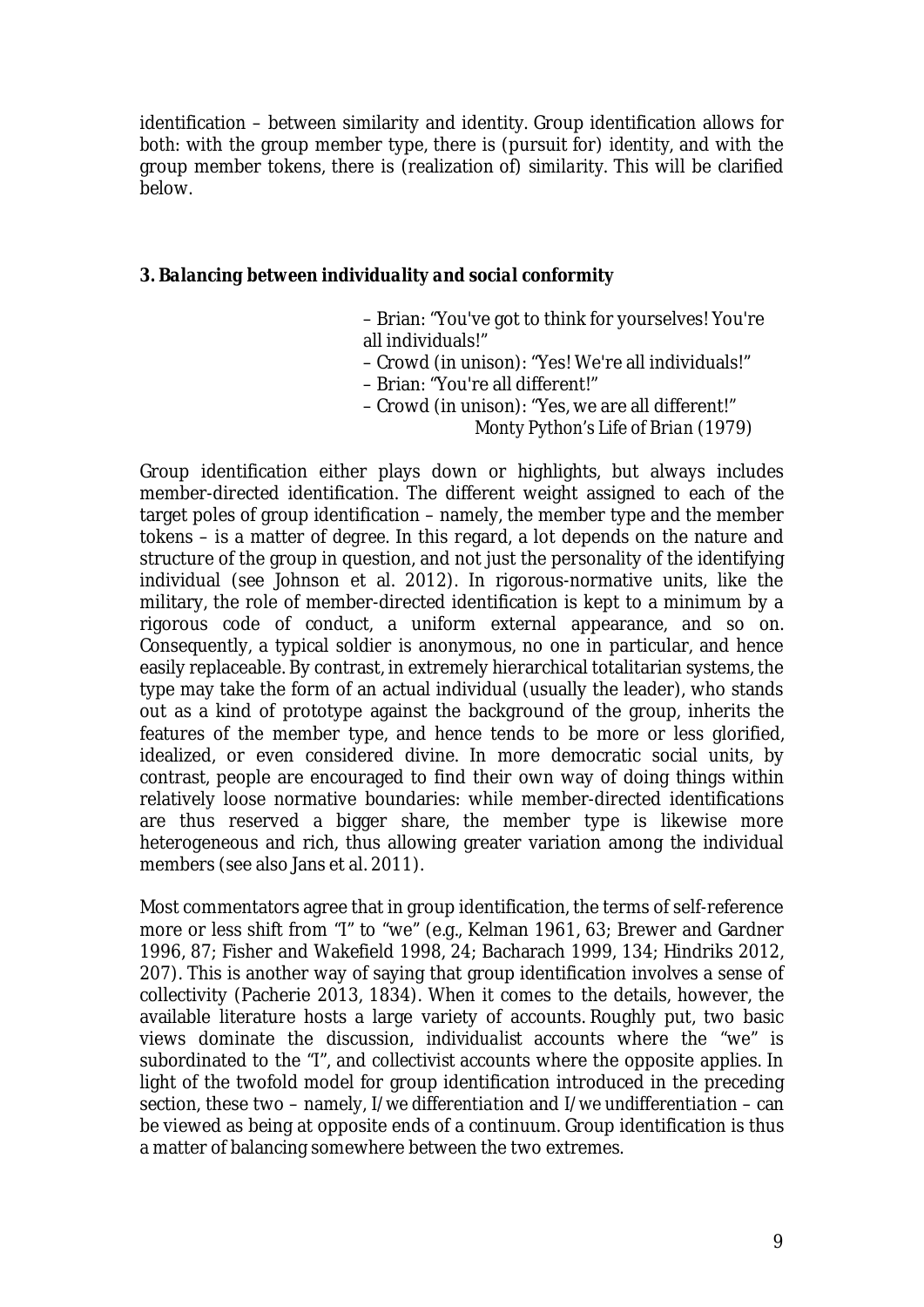The individualist end considers group identification in terms of the in-group becoming part of an individual's self-representation (Smith et al. 2007, 431); in terms of the self seeing itself as a distinct individual influenced by the group (Sugden 2000, 184; Self and Chatman 2010, 413; Ellemers 2010, 798); or as an extension of the self beyond the individual level (Brewer 1991, 476). Meanwhile, in "we"-experiences, despite various nuances, the "I" is considered as a differentiated center (see Hobson 2002, 105, 108, 180).4 While emphasizing differentiation between oneself and the other members, individualists therefore tend to view group identification as a *similarity relation*.

The collectivist end in contrast suggests that proper we-experiences obliterate or at least silence individuality, hence challenging or even undoing differentiation between the self and group. There are levels to this. Turner claims that "social identity is sometimes able to function to the relative exclusion of personal identity", so that "we perceive ourselves primarily or solely in terms of our relevant group memberships rather than as differentiated, unique persons" (Turner 1984, 527). Meanwhile, Self and Chatman have claimed that "increasing the salience of in-group membership causes a *depersonalization of the self,* which refers to perceiving oneself as an interchangeable exemplar of a social category" (Self and Chatman 2010, 413; cf. Brewer 1991, 477). When a particular social identity becomes salient, Brewer claims, "the collective self dominates the individuated self" (Brewer 1991, 479). The claim is that the first-person perspective is *replaced by* a first-person plural (see, e.g., Konzelmann Ziv and Schmid, 7-8). In the collectivist account (e.g., in Bacharach, group identification makes the individual's "self-conception" into "a component part of the group" (Bacharach 1999, 134), thus portraying group identification in terms of an *identity relation*.

The claim is that I understand myself as being not just similar in varying degrees to the other group members, thus experientially holding on to my personal identity, but that I see myself primarily as a member of the group, thus defining myself emphatically in terms of it.

In attempting to reconcile these two ends, Brewer's account is helpful. She claims that group identification is motivated by *both* the need to belong to a group *and* the need to distinguish oneself from others: "social identity derives from a fundamental tension between human needs for validation and similarity to others (on the one hand) and a countervailing need for uniqueness and individuation (on the other)" (Brewer 1991, 477). In Brewer's account, social identity is viewed as a "reconciliation" of, or "compromise" between, the opposing forces of "assimilation and differentiation from others" (Brewer 1999, 475, 477, 480); she seeks to explain how group identification is a matter of finding a balance between the two, a state of equilibrium that she calls "optimal distinctiveness" (Brewer 1991, 478; cf. Jetten et al. 2001b). The more comfortable we are with the balance between differentiation and assimilation,

<sup>4</sup> In methodological terms, Tuomela defines individualism as a "social ontology consist[ing] solely of the activities and properties (including mental activities and properties) and interactions (including mental interactions and relations) between individuals" (Tuomela 2016, 10).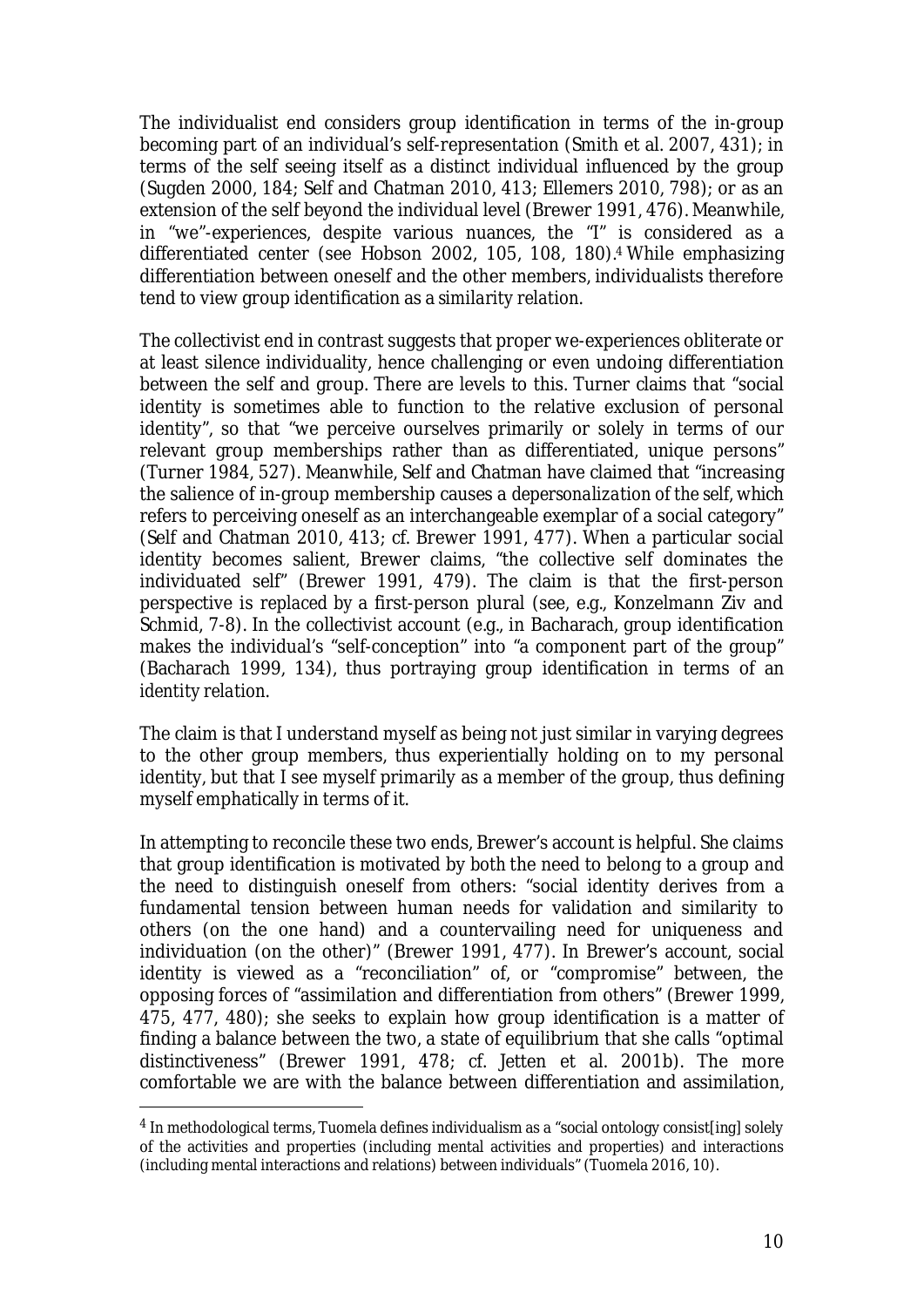both of which have their benefits, the more strongly we identify with the group in question: "[s]ocial identification will be strongest for social groups or categories at that level of inclusiveness which resolves the conflict between needs for differentiation of the self and assimilation with others" (Brewer 1991, 478).

In general, whereas individuation and differentiation increase multiplicity and polyphony, assimilation and depersonalization generate conformity (Hogg 2010, 802) and increase one's *perceived similarity* to other group members (Zdaniuk and Levine 2001, 503; cf. Stoel et al. 2004, 169). Excesses are possible in both directions. In general, extremely large and heterogeneous communities do not so easily hold together because they are already harder to represent as unitary entities (see Ellemers 1997; Castano et al. 2003; Hogg, et al. 2007; cf. Salice and Taipale 2015). Very small and homogeneous communities, again, tend to hold together by emphasizing rather than playing down the similarities between members, thus sharply delineating group identity and excluding those who differ from the detailed norm (cf. Wright et al. 1986). Moreover, while group identification is known to promote the members' devotion to collective tasks (Tajfel and Turner 2004 [1986], 382; cf. van Zomeren et al. 2010), recent empirical studies have suggested that the group may also be emphasized at the expense of individual motivation. Gockel and colleagues, for instance, have linked a sense of individual "indispensability" with the "level of effort" in joint tasks, and suggested that the more the individual member feels replaceable, the less effort he or she tends to put into a collective project at hand (Gockel et al. 2008). To be sure, personal preferences are also a factor in this respect: some people feel more comfortable in groups where they can more comprehensively lose themselves, whereas some other people prefer groups in which their individuality may be emphasized. Sometimes strong group identification may also be indicative of individual insecurity (see Hogg et al. 2007; Grant and Hogg 2012). Spears and colleagues, for instance, have argued that underlining one's similarity with other group members, i.e., self-stereotyping, may sometimes be understood in terms of a psychological defense triggered by a threatening situation (see Spears et al. 1997) – for example, consider how people sometimes refer to the group, i.e., "everyone", when being blamed or accused.

Brewer's interests lie elsewhere, but her account is nonetheless useful for our purposes. Her suggested search for equilibrium between differentiation and undifferentiation handily corresponds with the distinction between group identification as an *identity relation* and group identification as a *similarity relation*. Both are structurally involved in group identification. With group member tokens, we pursue not identity but *similarity*, thus maintaining our individual identity and the I/we differentiation, whereas with member type, we pursue *identity*. In other words, we want to belong to a group, but we do not want to be equated with any one group member. In optimal cases, our group identifications "allow us to be the same and different at the same time" (Brewer 1991, 477).

With these considerations in mind, we have thus described *a scale* between "individualistic" and "collectivistic" group identifications. In this respect, the task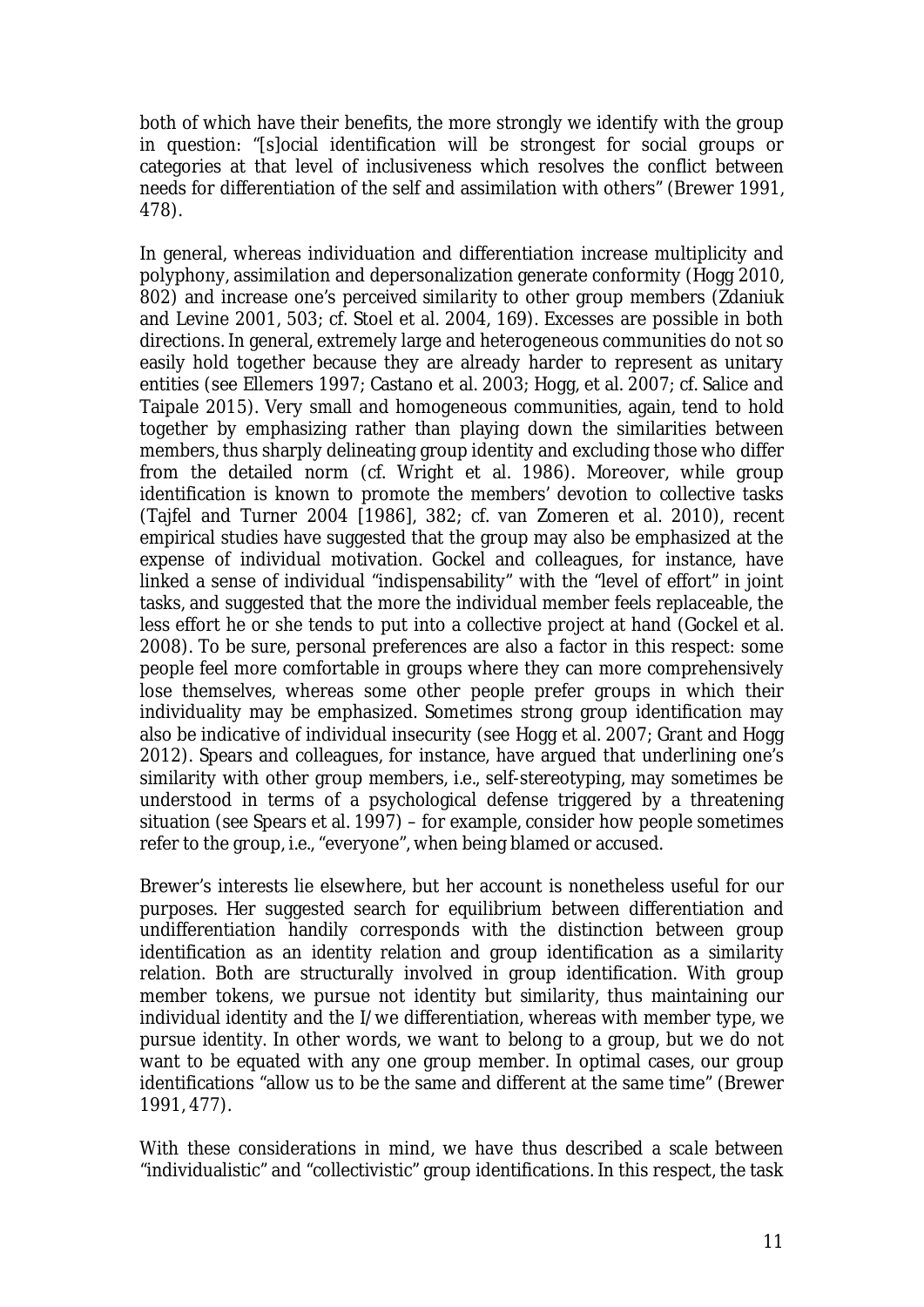of communal life becomes a matter of *emphasis* rather than *choice*: to find the right balance somewhere between differentiation and undifferentiation.

This also sheds light on the third ambiguity in the concept of identification – between *pursuit* and *realization*. With the member type, identification is a neverending task, rather than something that can be finished. In other words, one never realizes that one is *already* identical with the type in all instances. With actual members, however, group identification seems to require that at least some degree of similarity has already been established – it seems counterintuitive that one could be identifying with a group without *readily* finding oneself to be, in some respect or degree, similar to the other members of that group. Whereas in relation to the member type, identification is an *aim*, in relation to the actual member(s), identification is necessarily *realization*. In this fashion, the account proposed here reconciles individualist and collectivist accounts of group identification.

#### *Conclusions*

What has been suggested in this article can be summarized by looking at the dual targets of group identification in terms of the four kinds of identification outlined in the introduction. Thus, with respect to the *actual member tokens*, group identification refers to the *realization of similarity* (I3). It would be hard to come up with a case where one could be said to identify with a group without readily finding any kind of similarity whatsoever with anyone in it. With respect to the *member type*, group identification refers to a *pursuit for identity* (I2). The *pursuit* for similarity (1<sup>1</sup>) with other members is a kind of by-product of 1<sup>2</sup>. When it comes to the *realization of identity* (I4), however, this does not seem to be necessary for group identification – either with respect to member type or individual member tokens. That is, we may "identify" with a member type (and, in this sense, the group) without readily finding ourselves comprehensively representing or even sufficiently exemplifying the member type. Moreover, identity with the group member type is something that must be pursued over and over again, and targeted member typicalities fluctuate along with the fluctuating affective salience of our different memberships. In this respect, what matters is how devoted the aim is, even if in the end the goal is never fully reached.

# *Acknowledgements*

I am grateful to Henrik Enckell, Donnchadh O'Conaill, Joel Krueger, Jussi Saarinen, Alessandro Salice, Thomas Szanto, and Dan Zahavi for their valuable comments to earlier drafts of the article. I also want to thank everyone who participated in the discussion when I presented the main argument of the article at the seminar organized by the *Subjectivity, Historicity, Communality* research network at the University of Helsinki in September 2016 and, then, at the conference "Empathy in and with Groups" at the *Center for Subjectivity Research*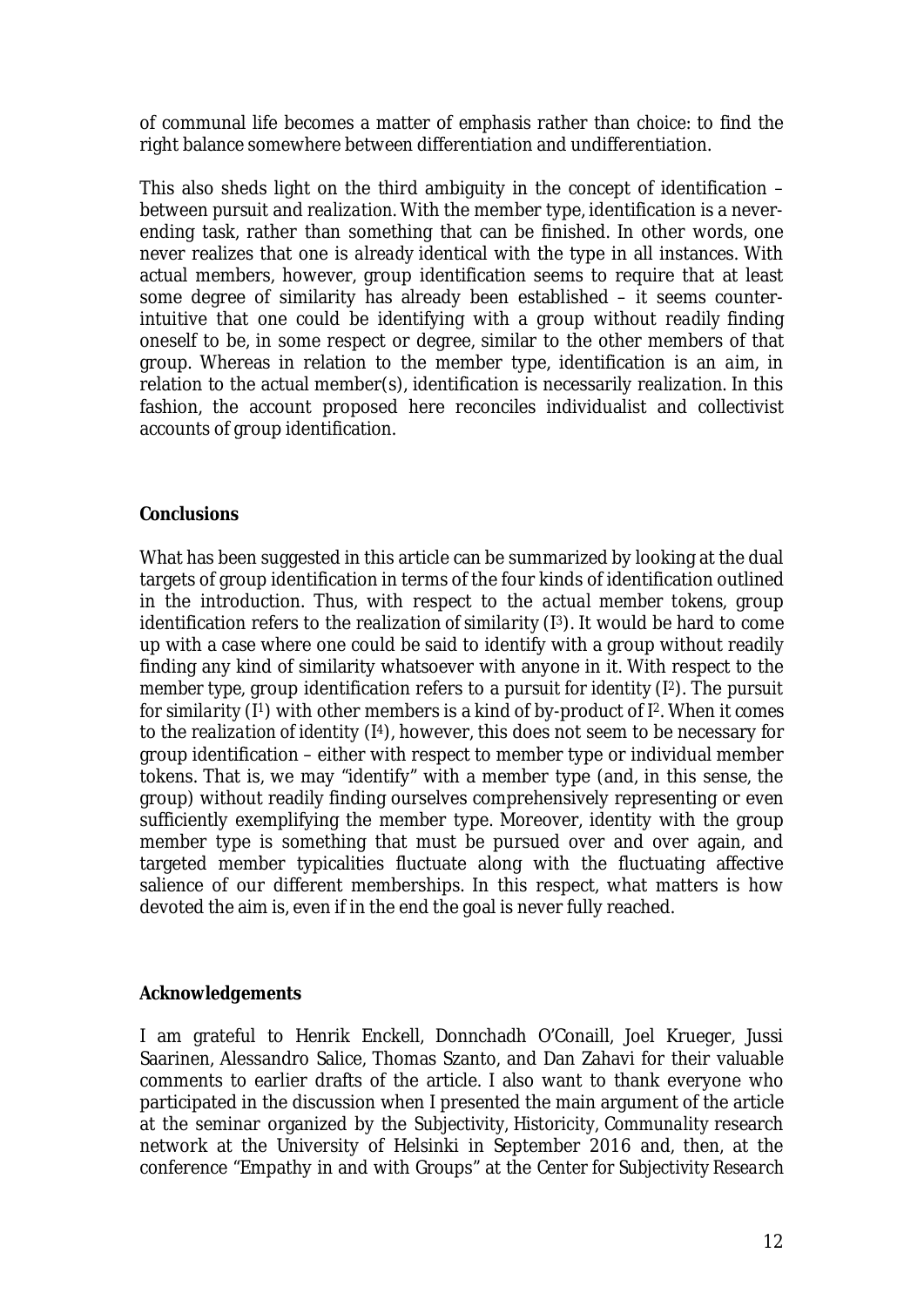(University of Copenhagen) in December 2016. Finally, I am grateful to my two anonymous reviewers whose insightful comments and suggestions significantly improved the article.

This research has been generously funded by the *Kone Foundation* (Finland).

#### *References*

Bacharach M (1999) Interactive team reasoning: A contribution to the theory of co-operation. *Research in Economics* 53, 117-147.

Bacharach M (2006) Beyond Individual Choice. Teams and Frames in Game Theory*.* Edited by Gold N and Sugden R. Princeton University Press, Princeton and Oxford.

Brewer M (1991) The Social Self. On Being Same and Different at the Same Time. Personality and Social Psychology Bulletin 17:5, 475-482.

Brewer M, Kramer R (1986) Choice Behavior in Social Dilemmas: Effects of Social Identity, Group Size, and Decision Framing. Journal of Personality and Social Psychology 50:3, 543-549.

Brewer M, Gardner W (1996) Who Is This "We"? Levels of Collective Identity and Self Representations. Journal of Personality and Social Psychology 71:1, 83-93.

Castano E, Yzerbyt V, Borguignon D (2003) We are one and I like it: The impact of ingroup entitativity on ingroup identification. European Journal of Social Psychology 33, 735-754.

Dovidio J (1984) Helping behavior and altruism: An empirical and conceptual overview. In: Berkowitz L (ed) Advances in experimental social psychology 17, Academic Press, New York, 361-427.

Ellemers N, Spears R, Doosje B (1997) Sticking Together or Falling Apart: In-Group Identification as a Psychological Determinant of Group Commitment Versus Individual Mobility. Journal of Personality and Social Psychology 72:3, 617-626.

Ellemers N (2010) Social identity theory. In: Levine J, Hogg M (eds) Encyclopaedia of Group Processes and Intergroup Relations. Sage, Los Angeles, 797-801.

Fisher R, Wakefield K (1998) Factors Leading to Group Identification: A Field Study of Winners and Losers. Psychology & Marketing 15:1, 23-41.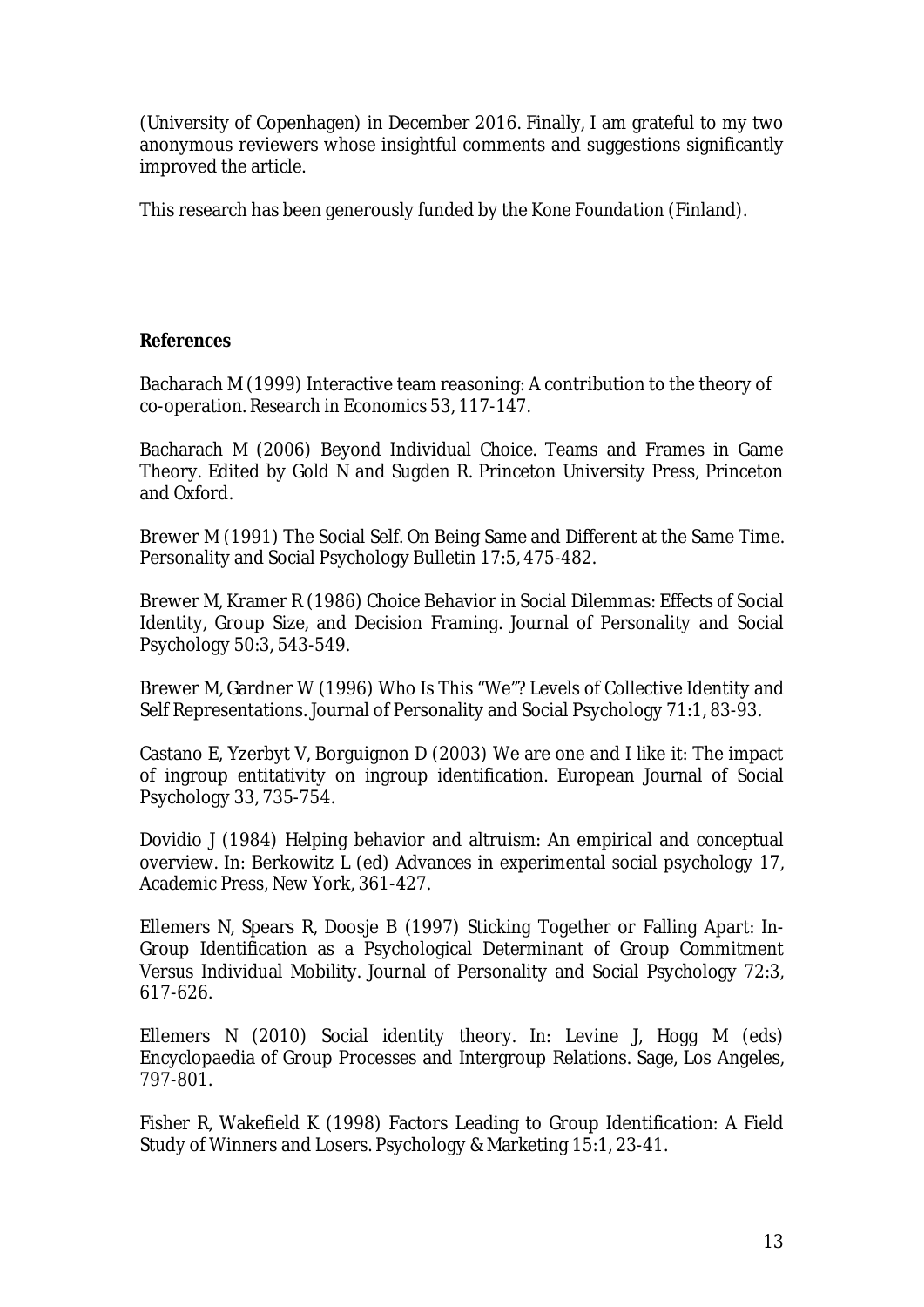Gockel C, Kerr N, Seok D-H, Harris D (2008) Indispensability and group identification as sources of task motivation. Journal of Experimental Social Psychology 44, 1316-1321.

Grant F, Hogg M (2012). Self-uncertainty, social identity prominence and group identification. Journal of Experimental Social Psychology 48, 538-542.

Hacker L, Looser C, van Bavel J (2014) Group membership alters the threshold for mind perception: The role of social identity, collective identification, and intergroup threat. Journal of Experimental Social Psychology 52, 15-23.

Hall N, Crisp R (2008) Assimilation and contrast to group primes: The moderating role of ingroup identification. Journal of Experimental Social Psychology 44, 344-353.

Hindriks F (2012) Team reasoning and group identification. Rationality and Society 24, 198-220.

Hobson P (2002). The Cradle of Thought. Macmillan, London.

Hogg M, Abrams D (1998) Social Identifications. A Social Psychology of Intergroup Relations and Groop Processes. Routledge, London.

Hogg M (2010) Social Identity Theory of Leadership. In: Levine J, Hogg M (eds) Encyclopaedia of Group Processes and Intergroup Relations. Sage, Los Angeles, 801-805.

Hogg M, Sherman D, Dierselhuis J, Maitner A, Moffitt G (2007) Uncertainty, entitativity, and group identification. Journal of Experimental Social Psychology 43, 135-142.

Hudin J (2014) The Logical Form of Totalitarianism. In: Konzelmann Ziv A, Schmid HB (eds) Institutions, Emotions, and Group Agents. Contributions to Social Ontology*.* Springer, Dorchrecht.

Jans L, Postmes T, Van der Zee K (2011) The Induction of Shared Identity: The Positive Role of Individual Distinctiveness for Groups. Personality and Social Psychology Bulletin 37:8, 1130-1141.

Jetten J, Spears R, Hogg M; Manstead A (2000). Discrimination Constrained and Justified: Variable Effects of Group Variability and In-Group Identification. Journal of Experimental Social Psychology 36, 329-356.

Jetten J, Branscombe N, Schmitt M, Spears R (2001a) Rebels With a Cause: Group Identification as a Response to Perceived Discrimination From the Mainstream. Personality and Social Psychology Bulletin 27:9, 1204-1213.

Jetten J, Spears R, Mansted A (2001b) Similarity as a source of differentiation: the role of group identication. European Journal of Social Psychology 31, 621-640.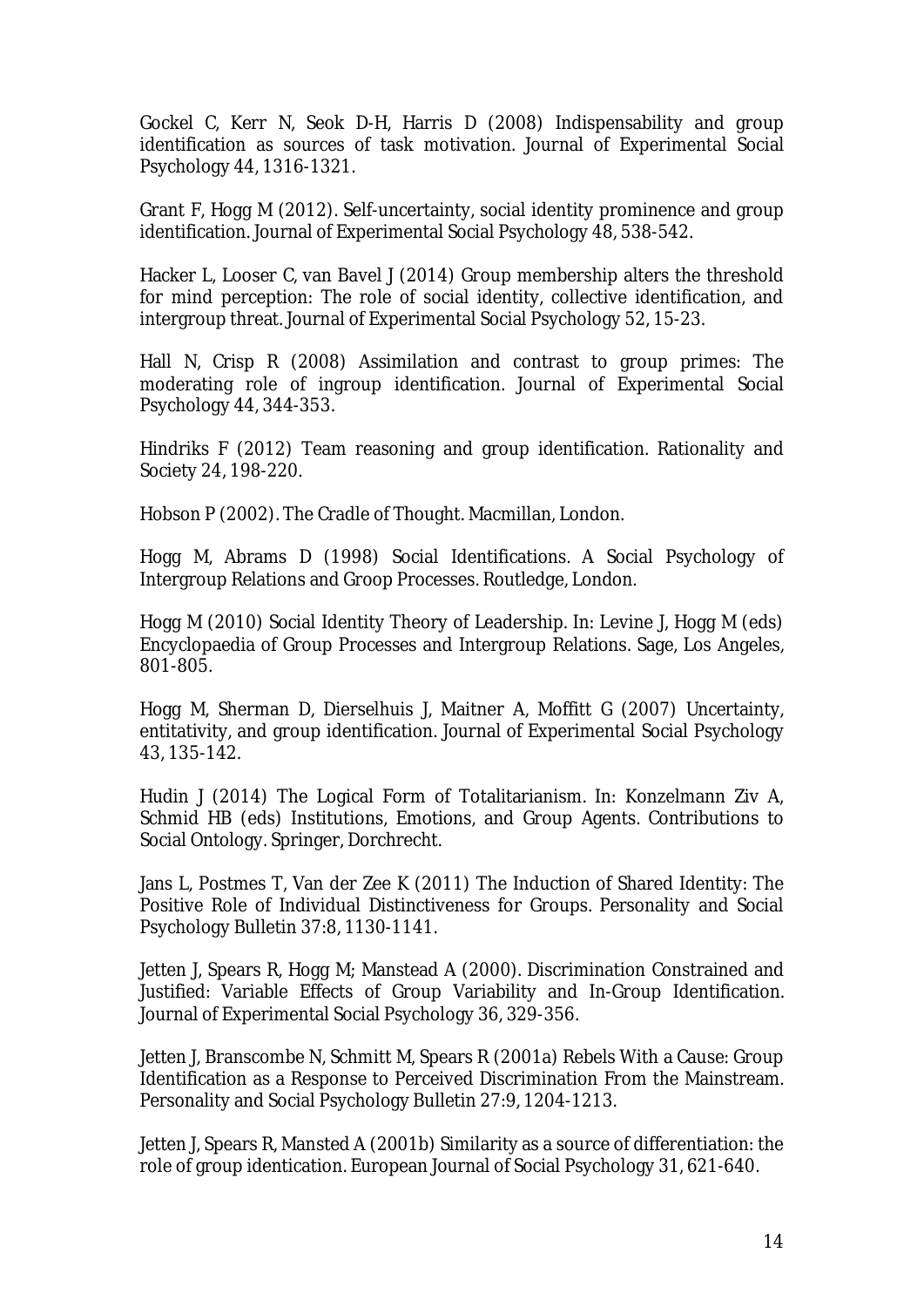Johnson M, Morgeson F, Hekman D (2012) Cognitive and affective identification: Exploring the links between different forms of social identification and personality with work attitudes and behavior. Journal of Organizational Behavior 33, 1142-1167.

Kaiser C, Hagiwara N, Malahy L, Wilkins C (2009) Group identification moderates attitudes toward ingroup members who confront discrimination. Journal of Experimental Social Psychology 45, 770-777.

Kelman H (1961) Processes of Opinion Change. The Public Opinion Quarterly 25:1, 57-78.

Kessler T, Hollbach S (2005) Group-based emotions as determinants of ingroup identification. Journal of Experimental Social Psychology 41, 677-685.

Konzelmann Ziv A, Schmid HB (2014) Introduction. In: Konzelmann Ziv A and Schmid HB (eds): Institutions, Emotions, and Group Agents. Contributions to Social Ontology. Springer, Dorchrecht, 1-15.

Leach C, Zebel S, Vliek M, Pennekamp S, Doosje B, van Zomeren M, and Ouwerkerk J (2008) Group-Level Self-Definition and Self-Investment: A Hierarchical (Multicomponent) Model of In-Group Identification. Journal of Personality and Social Psychology 95:1, 144-165.

Marques J, Yzerbyt V, Leyens J-P (1988). The 'Black Sheep Effect': Extremity of judgments towards ingroup members as a function of group identification. European Journal of Social Psychology 18, 1-16.

Pacherie E (2013) Intentional joint agency: shared intention lite. Synthese 190, 1817-1839.

Salice A, Taipale J (2015) Group-Directed Empathy: A Phenomenological Account. Journal of Phenomenological Psychology 46:2, 163-184.

Salmela M (2014). The Functions of Collective Emotions in Social Groups. In: Konzelmann Ziv A, Schmid HB (eds) Institutions, Emotions, and Group Agents. Springer, Dordrecht, 159-176.

Sandler J (1989) The Concept of Projective Identification. In: Sandler (ed) Projection, Identification, and Projective Identification. Karnac, London, 13-26.

Self, W, Chatman J (2010) Identification and Commitment. In: Levine J and Hogg M (eds) Encyclopaedia of Group Processes and Intergroup Relations. Sage, Los Angeles, 411-415.

Smeekes A, Verkyuten M (2013) Collective self-continuity, group identification and in-group defense. Journal of Experimental Social Psychology 49:6, 984-994.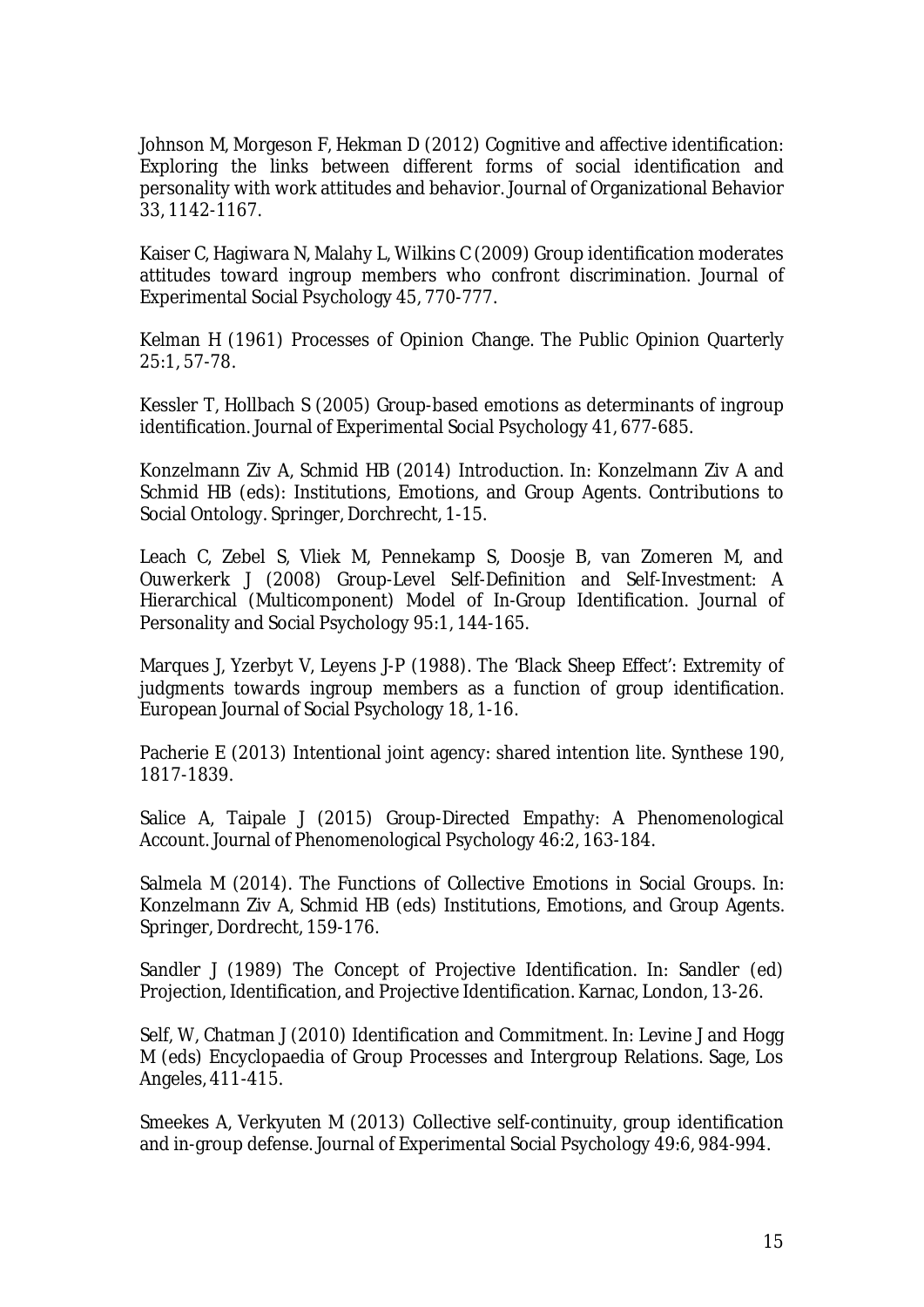Smith ER, Mackie DM (2008) Intergroup emotions. In: Lewis M, Haviland-Jones J, and Barrett LF (eds) Handbook of Emotions. 3rd Edition. Guilford Publications, New York, 428-439.

Smith, ER, Seger CR, Mackie DM (2007) Can emotions be truly group level? Evidence regarding four conceptual criteria. Journal of Personality and Social Psychology 93, 431-446.

Spears R, Doosje B, Ellemers N (1997) Self-Stereotyping in the Face of Threats to Group Status and Distinctiveness: The Role of Group Identification. Personality and Social Psychogy Bulletin 23:5, 538-553.

Sugden R (2000) Team preferences. Economics and Philosophy 16, 175-204.

Sugden R (2003) The logic of team reasoning. Philosophical Explorations 6, 165- 181.

Stern P (1995) Why do people sacrifice for their nations? Political Psychology 16:2, 217–235.

Stoel L, Sternquist B (2004) Group identification: The influence of group membership on retail hardware cooperative members' perceptions. Journal of Small Business Management 42:2, 155-173.

Taipale J (2016a) From types to tokens: Empathy and typification. In: Szanto T, Moran D (eds) Phenomenology of Sociality. Discovering the 'We'. Routledge, London, 143-158.

Taipale J (2016b) Self-regulation and Beyond: Affect Regulation and the Infant– Caregiver Dyad. Frontiers in Psychology 7:889, 1-13. doi: 10.3389/fpsyg.2016.00889

Tajfel H (1970) Experiments in Intergroup Discrimination. Scientific American 223:5, 96-102.

Tajfel H (1981) Human Groups and Social Categories: Studies in Social Psychology. Cambridge University Press, Cambridge.

Tajfel H, Turner J (2004 [1986]) The Social Identity Theory of Intergroup Behavior. In: Jost J, Sidanius J (eds) Political Psychology. Key Readings. Psychology Press, New York and Hove.

Thibault P, Bourgeois P, Hess, U (2006) The effect of group-identification on emotion recognition: The case of cats and basketball players. Journal of Experimental Social Psychology 42, 676-683.

Turner J (1984) Social identification and psychological group formation. In: Tajfel H (ed) The social dimension. European developments in social psychology. Volume 2. Cambridge University Press, Cambridge, 518-538.